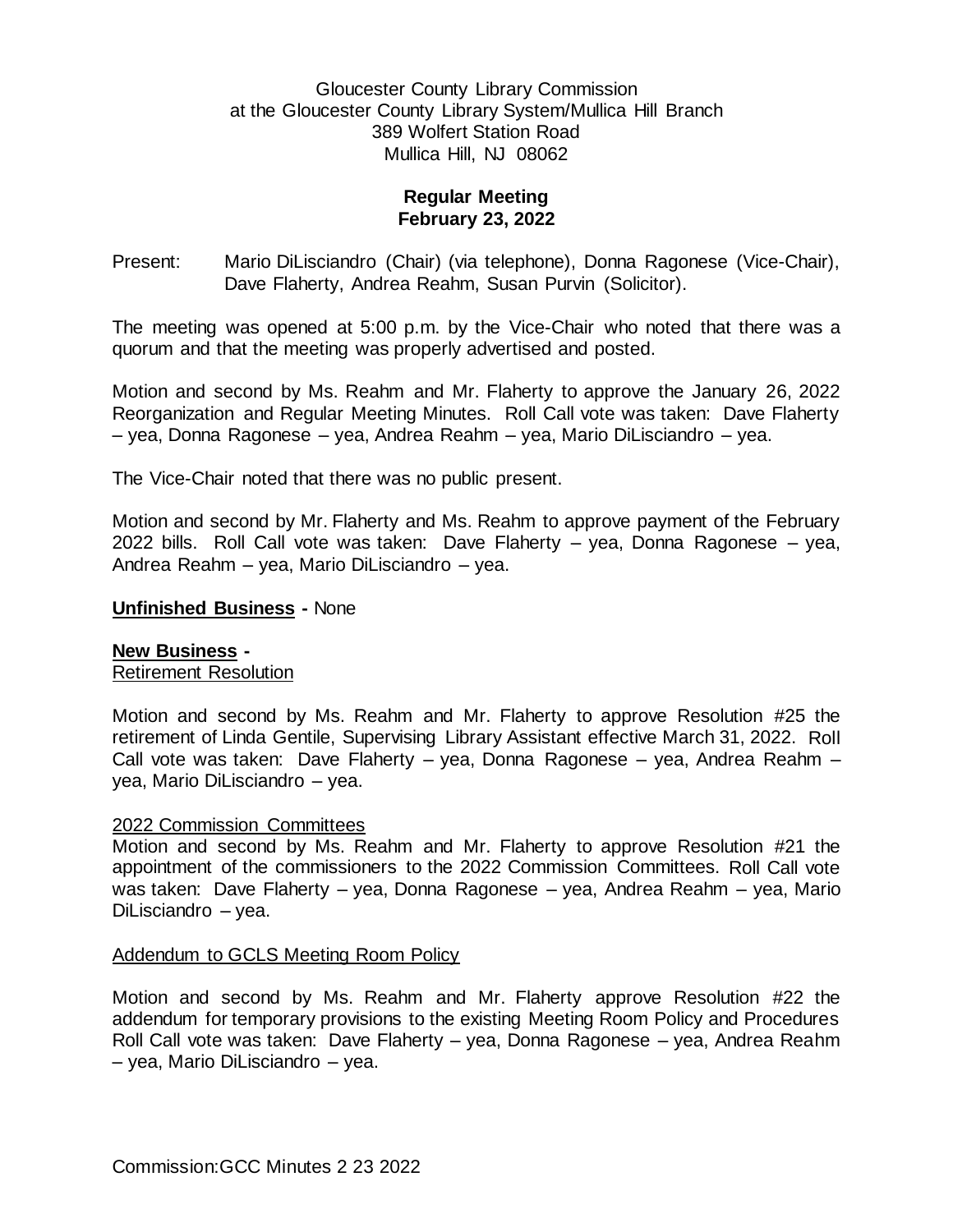## Media Technician 1

Motion and second by Ms. Reahm and Mr. Flaherty to approve Resolution #23 approving the creation of the position and the title "Media Technician 1" within the Gloucester County Library System. Roll Call vote was taken: Dave Flaherty – yea, Donna Ragonese – yea, Andrea Reahm – yea, Mario DiLisciandro – yea.

#### **Commissioners Reports –** None.

## **Correspondence** – None.

**Director's Report –** Submitted as Written.

**Solicitor's Report -** Ms. Susan Purvin returned signed resolutions as follows:

- R.21-2022 Resolution Approving the Appointment of Commissioners to Committees.
- R.22-2022 Resolution Approving and Adopting the Addendum for Temporary Provisions to the Existing Meeting Rooms Policy and Procedures.
- R.23-2022 Resolution approving the Creation of the Position "Media Technician  $1"$ .
- R.24-2022 Resolution Authorizing and Approving a Change in Status in Regard to Employee of the Gloucester County Library System.
- R.25-2022 Resolution of the Gloucester Library Commission. (L. Gentile retirement).

#### **Freeholder Liaison's Report** – None

Motion and second by Ms. Reahm and Mr. Flaherty to close the open session for discussion of personnel and contract items. All approved.

The Vice-Chair reopened the closed meeting. Ms. Sheila Mikkelson, Director of the Margaret E. Heggan Free Public Library entered the meeting.

Ms. Ragonese asked Ms. Mikkelson if she would like to address the commissioners. She did not wish to comment at this time.

Motion and second by Mr. Flaherty and Ms. Reahm to close the open session for discussion of personnel and contract items. All approved.

Motion and second by Mr. Flaherty and Ms. Reahm to open the closed session. All approved.

Motion and second by Ms. Reahm and Mr. Flaherty to approve Personnel Report Item #1 to approve the resignation of K. Brown effective March 4, 2022 and Item #2 to